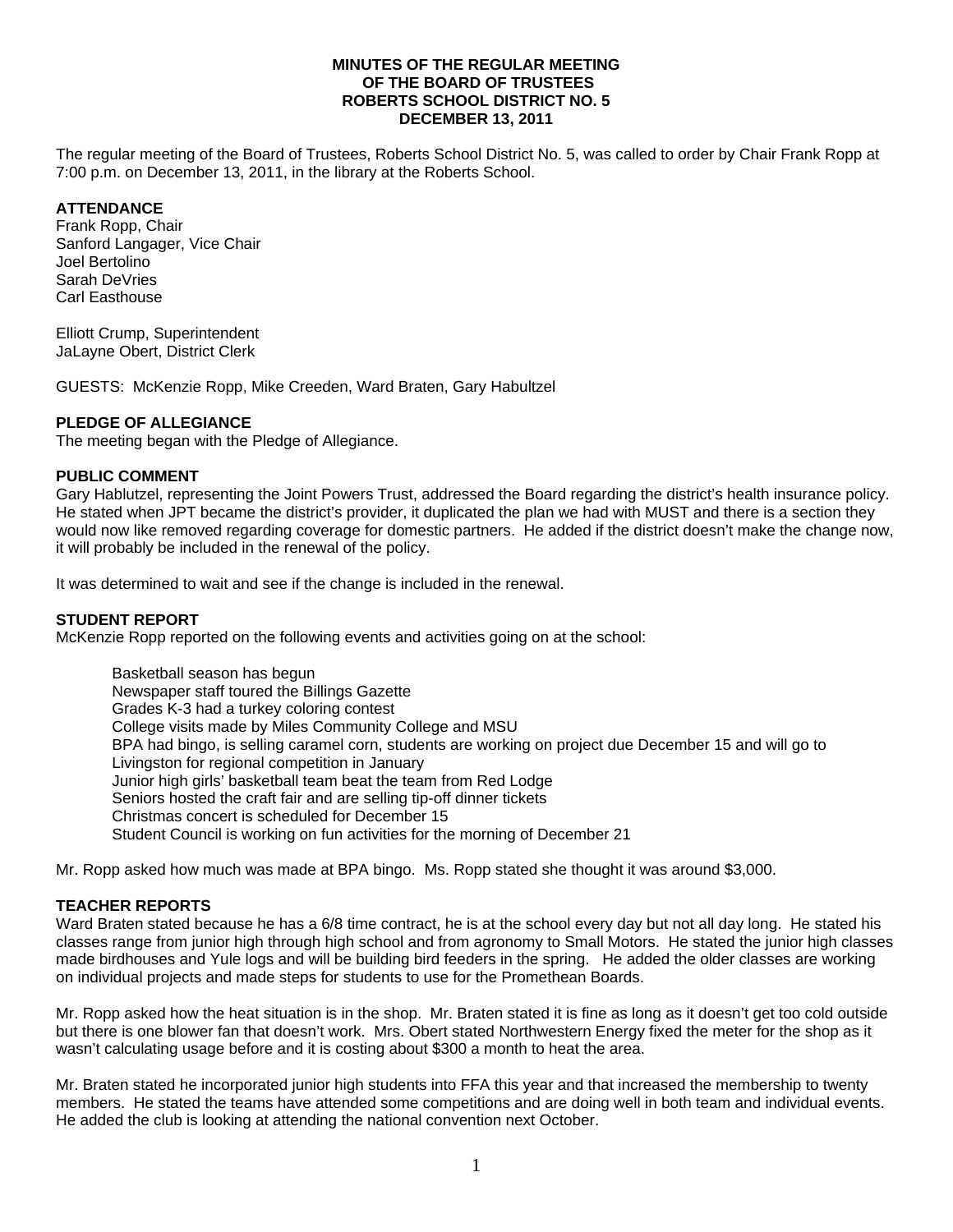Mike Creeden stated it is good to back at school since returning from active military duty and the students seems to be enjoying his classes.

Mr. Creeden stated since he has a condensed schedule this year for his history classes, he is also helping out with the fourth and fifth grades. He added he was able to take classes while he was gone and is working on his elementary certification.

Mr. Creeden stated in an attempt to give students an understanding of what military personnel go through, he would like permission to bring a military rifle and full gear to school. He stated there would be no ammunition and the gun would be brought into and out of the building in a case but he wanted to get the Board's permission.

Mr. Creeden stated he is using the school website to share the basic lesson plans for each of his classes. He stated it is time intensive to put on the website but it is working.

Sarah DeVries stated her son is really enjoying Mr. Creeden's class.

The Board agreed to allow Mr. Creeden to display the military gear.

#### **MINUTES**

Motion was made by Carl Easthouse, seconded by Sanford Langager and carried unanimously to approve the minutes of the regular meeting on November 8 and special meeting November 22, 2011. (YES—Ropp, Langager, Bertolino, DeVries, Easthouse. NO—none).

### **CLAIMS, SEQUENCE, AND VOIDED CHECKS**

Mrs. Obert stated the federal government has new requirements for the lunch program and calculations for what they feel the district should be charging for a paid lunch. She added our charge overall was low by six cents so warrant #37862 for \$691.98 to the lunch program from the general fund is to make up the shortage, even though we allocate \$30,000 for food in the general fund.

Mr. Ropp asked about warrant #37861 to Stacie Nardinger for travel expenses of \$299.52. Mrs. Obert stated that is for travel expenses to accompany Katie Hibbs to Helena for a student advisory meeting and it is reimbursed by OPI.

Mr. Ropp asked if the substitute is also reimbursed. Mrs. Obert stated it isn't. Mr. Ropp suggested sending someone who doesn't need a substitute as a chaperone.

Motion was made by Sarah DeVries, seconded by Joel Bertolino and carried unanimously to approve the claims, sequence, and voided checks for December, 2011 as presented. (YES—Ropp, Langager, Bertolino, DeVries, Easthouse. NO—none).

#### **PERSONNEL**

RESIGNATION – Mr. Crump stated he received a letter of resignation from Ryan Jackson as special education aide and recommended the Board accept the resignation. He stated Ms. Jackson is moving due to her husband's employment.

Motion was made by Carl Easthouse, seconded by Sanford Langager and carried unanimously to accept the resignation of Ryan Jackson. (YES—Ropp, Langager, Bertolino, DeVries, Easthouse. NO—none).

Mr. Crump stated the position has been advertised and he has received five applications and would like to begin the interview process.

SUB LIST – Mr. Crump stated he is asking that the following people be added to the approved substitute list:

 Amanda Smith Richard Wallace Kimberly Hill Cody Kessner (custodial sub)

Motion was made by Sarah DeVries, seconded by Joel Bertolino and carried unanimously to approve the additions to the substitute list as requested by the superintendent. (YES—Ropp, Langager, Bertolino, DeVries, Easthouse. NO—none).

#### **NEW BUSINESS**

POLICY MANUAL – Mr. Crump stated the Policy Manual has been compiled and distributed.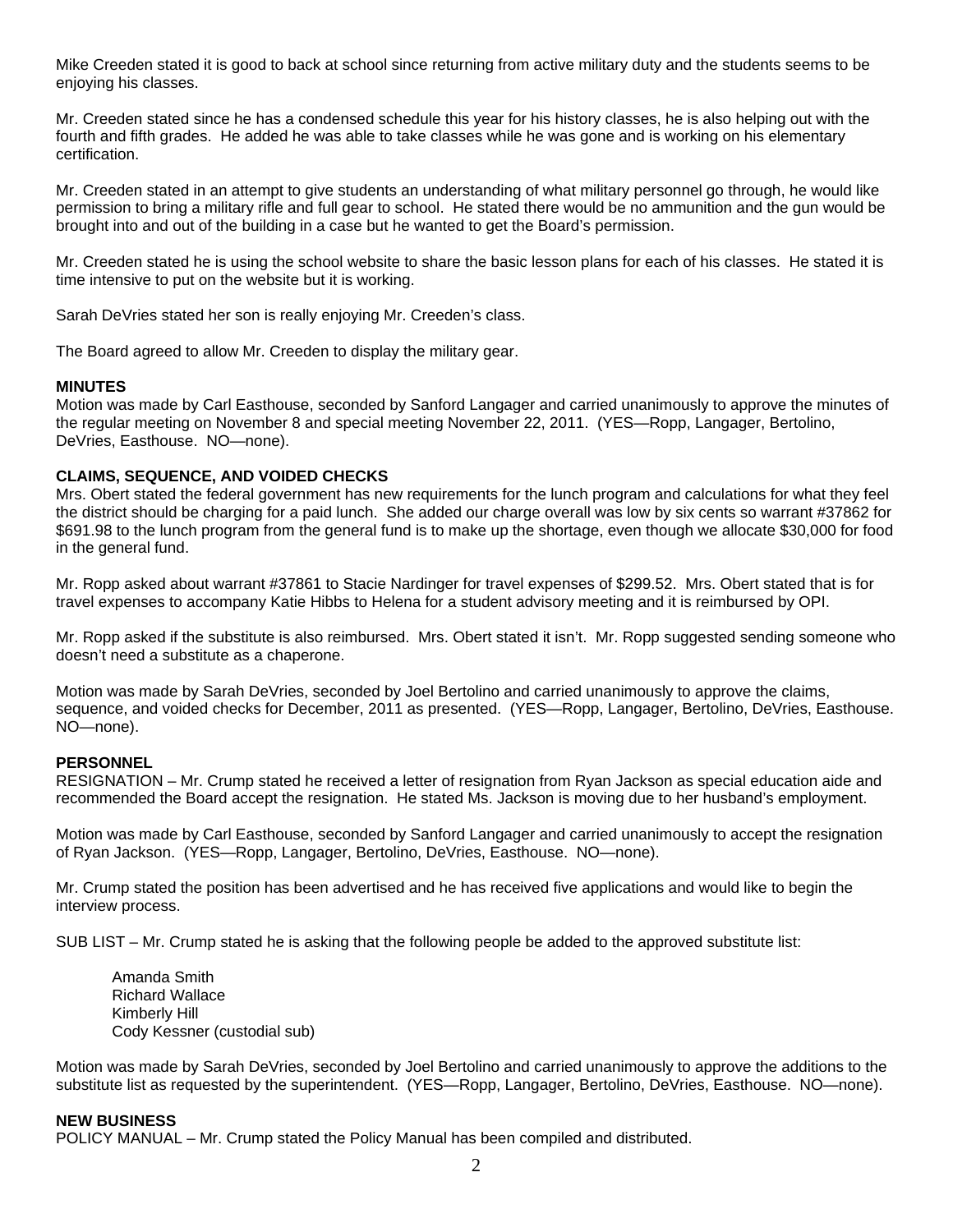Mr. Ropp thanked Mr. Crump and Mrs. Langager for all their work on this project.

Mr. Ropp stated the laws passed by the legislature are taken by MTSBA and put into required policies. He stated the Board then is required to adopt both required policies and policies the district decides to put in place but we need to remember state law supersedes everything else.

Mr. Ropp stated he would like the Board to go over some of the highlights of the policies. The following were reviewed:

| 1100 | <b>Board of Trustees</b> | Organization |
|------|--------------------------|--------------|
| 1105 | <b>Board of Trustees</b> | Membership   |

(1105 – Membership – Line 22 which states "Board members, as individuals, have no authority over school affairs, except as provided by law or as authorized by the Board.)

| 1240  | <b>Board of Trustees</b> | Duties of Individual Trustees      |
|-------|--------------------------|------------------------------------|
| 1420F | <b>Board of Trustees</b> | Notice Regarding Public Comment    |
| 1441  | <b>Board of Trustees</b> | <b>Audience Participation</b>      |
| 1521  | <b>Board of Trustees</b> | Board-Superintendent Relationship  |
| 1610  | <b>Board of Trustees</b> | <b>Annual Goals and Objectives</b> |
| 1700  | <b>Board of Trustees</b> | Uniform Complaint Procedure        |

Mr. Ropp stated having a complaint procedure prevents the Board from making rash decisions and spells out the timeline for complaints. He stated it also needs to be in the staff and student handbooks and when someone complains to the Board or a Board member, the complaint needs to be referred to the superintendent so the procedure is correctly followed.

| 3225  | Students        | Sexual Harassment/Intimidation of Students |
|-------|-----------------|--------------------------------------------|
| 3226  | <b>Students</b> | Bullying/Harassment/Intimidation/Hazing    |
| 3300P | <b>Students</b> | Corrective Actions and Punishment          |
| 3310  | Students        | <b>Student Discipline</b>                  |

### **RECESS**

Mr. Ropp called for a short recess at 8:35 p.m. and returned the meeting to regular session at 8:42 p.m.

NEW APPLICATION – Mr. Crump stated the district's employment application needed to be updated. He stated the new form was included in the Board packet and recommended its approval.

Motion was made by Carl Easthouse, seconded by Sarah DeVries and carried unanimously to approve the new employment application as presented. (YES—Ropp, Langager, Bertolino, DeVries, Easthouse. NO—none).

SUPERINTENDENT EVALUATION – Mr. Crump stated copies of his evaluation for last year were included in the Board packet and asked if the Board wants to use the same form.

After discussion by the Board, it was determined the same evaluation form would be used with Mr. Crump sending his copy to trustees by February 1 and trustees getting their copies to Mr. Ropp by the February 14 board meeting.

ELECTION CALENDAR – Mrs. Obert stated she included copies of the election calendar in the Board packet for the school election on May 8, 2012.

TRANSPORTATION REQUEST – Mr. Crump stated included in the Board packet was a letter from a parent requesting the school bus come into their subdivision to drop their child off at their house. Mr. Crump stated he has no recommendation on this matter.

Mrs. Obert stated any changes to school bus routes have to be taken to the County Transportation Committee for approval.

Mr. Easthouse stated our response to the parent is the request will have to be taken to the County Transportation Committee when they meet in August.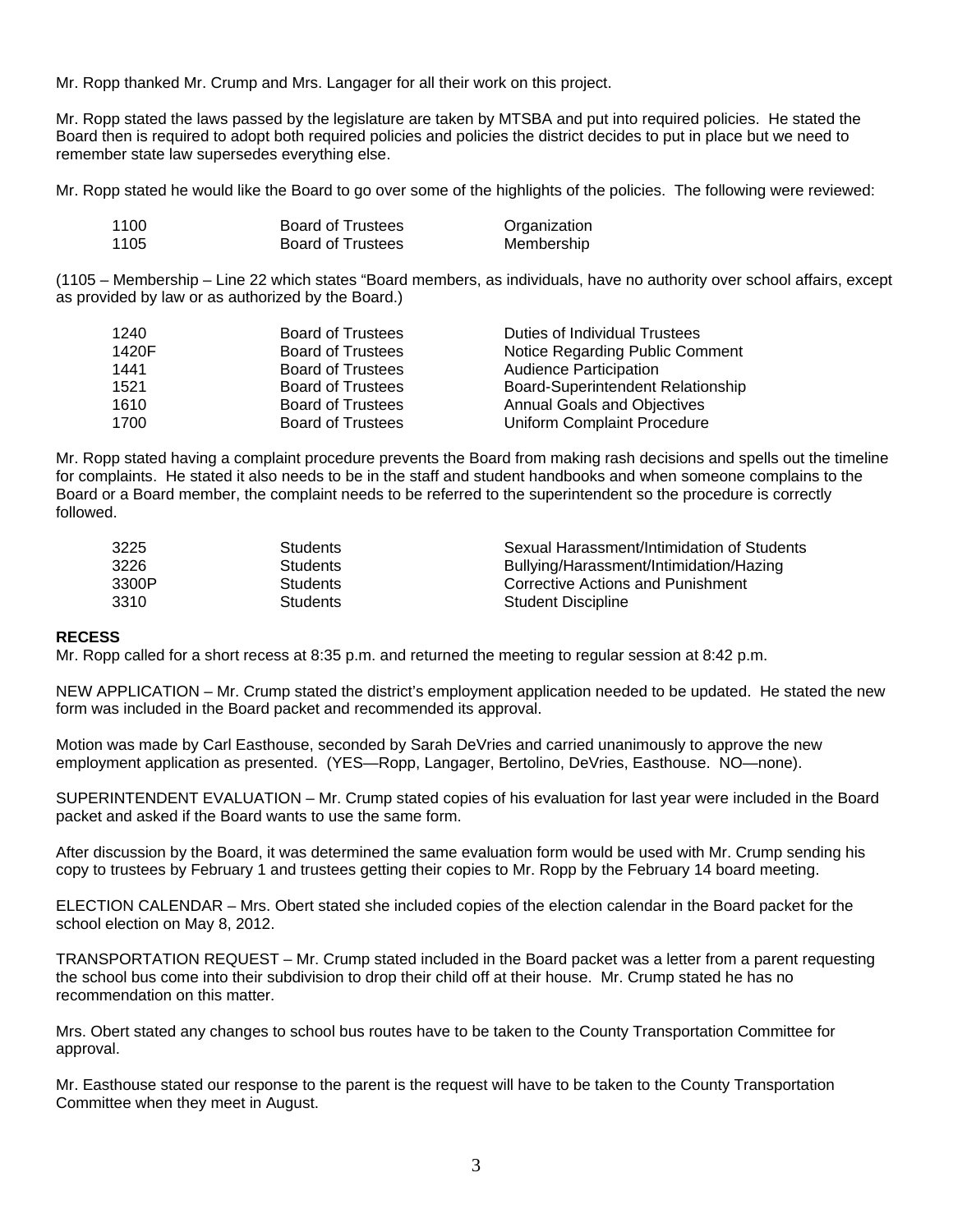MISCELLANEOUS – Mr. Ropp stated he has been asked by a citizen about submitting a grant application to the Roberts Community Foundation for installing convex mirrors in the foyer to monitor who is entering the school. Board members had no problem with the request.

# **OLD BUSINESS**

STAFF CHRISTMAS PARTY – Mr. Crump stated the staff Christmas party is scheduled for December 19, 2011 at the Roberts Café.

TRUSTEE RECOGNITION – Mr. Crump stated the plaques for Randy Weimer and Tracy Timmons have been ordered.

# **SUPERINTENDENT REPORT**

SUPERINTENDENT SCHEDULE – Mr. Crump stated he will be on vacation December 22 to December 27, 2011.

PROGRAM UPDATE – Mr. Crump stated when approving coaching positions, we approved Kyle Neibauer as head football coach but didn't approve a stipend for his work with the junior high program. He stated he spoke with Mr. Nelson about the oversight and he felt Mr. Neibauer should be paid the stipend for a junior high assistant coach for his work at the junior high level.

Motion was made by Carl Easthouse, seconded by Joel Bertolino and carried unanimously to pay the junior high assistant coaching stipend for football, \$800, to Kyle Neibauer. (YES—Ropp, Langager, Bertolino, DeVries, Easthouse. NO none).

MAPS TESTING – Mr. Crump stated we've finished the first round of MAPS testing for grades 3-6.

SKI PROGRAM – Mr. Crump stated there were problems with personnel from the mountain with the ski program last year and although it is not technically a school program, it is our students who benefit from having it. He stated the person we had problems with last year is still there this year and has refused to meet with our staff person who coordinated the program last year.

Mrs. Obert stated the staff person from the ski hill has made derogatory remarks and accusations about our staff person and suggested we stand up for our staff and contact his/her superior about the situation.

PARENT TEACHER CONFERENCES – Mr. Crump stated the fall parent/teacher conferences were held on a Friday and participation was down. He added he would like to change the next conference to Thursday, March 15, 2012, and see if we get better attendance.

Motion was made by Joel Bertolino, seconded by Sanford Langager and carried unanimously to change the spring parent/teacher conference date to Thursday, March 15, 2012. (YES—Ropp, Langager, Bertolino, DeVries, Easthouse. NO—none).

WINTER BREAK OFFICE HOURS – Mr. Crump stated he would like to close the office from December 22 to December 30, 2011.

Motion was made by Carl Easthouse, seconded by Sarah DeVries and carried unanimously to close the school district office from December 22 to December 30, 2011. (YES—Ropp, Langager, Bertolino, DeVries, Easthouse. NO—none).

MISCELLANEOUS – Mr. Langager stated the Board had earlier discussed getting timers for plugging in the busses and asked that it be done. He asked if anything has been done about the grease trap in the kitchen.

Mr. Crump stated the county sanitation person was supposed to get back to him and hasn't done so. He added the project requires a licensed plumber and he will get some bids to determine the cost.

Mr. Crump stated Petersen Building is scheduled to do the work in the weight room on December 28, 2011.

# **ADJOURNMENT**

Mr. Ropp adjourned the meeting at 9:35 p.m.

\_\_\_\_\_\_\_\_\_\_\_\_\_\_\_\_\_\_\_\_\_\_\_\_\_\_\_\_\_\_\_\_\_\_\_\_\_\_\_ \_\_\_\_\_\_\_\_\_\_\_\_\_\_\_\_\_\_\_\_\_\_\_\_\_\_\_\_\_\_\_\_\_\_\_\_\_\_